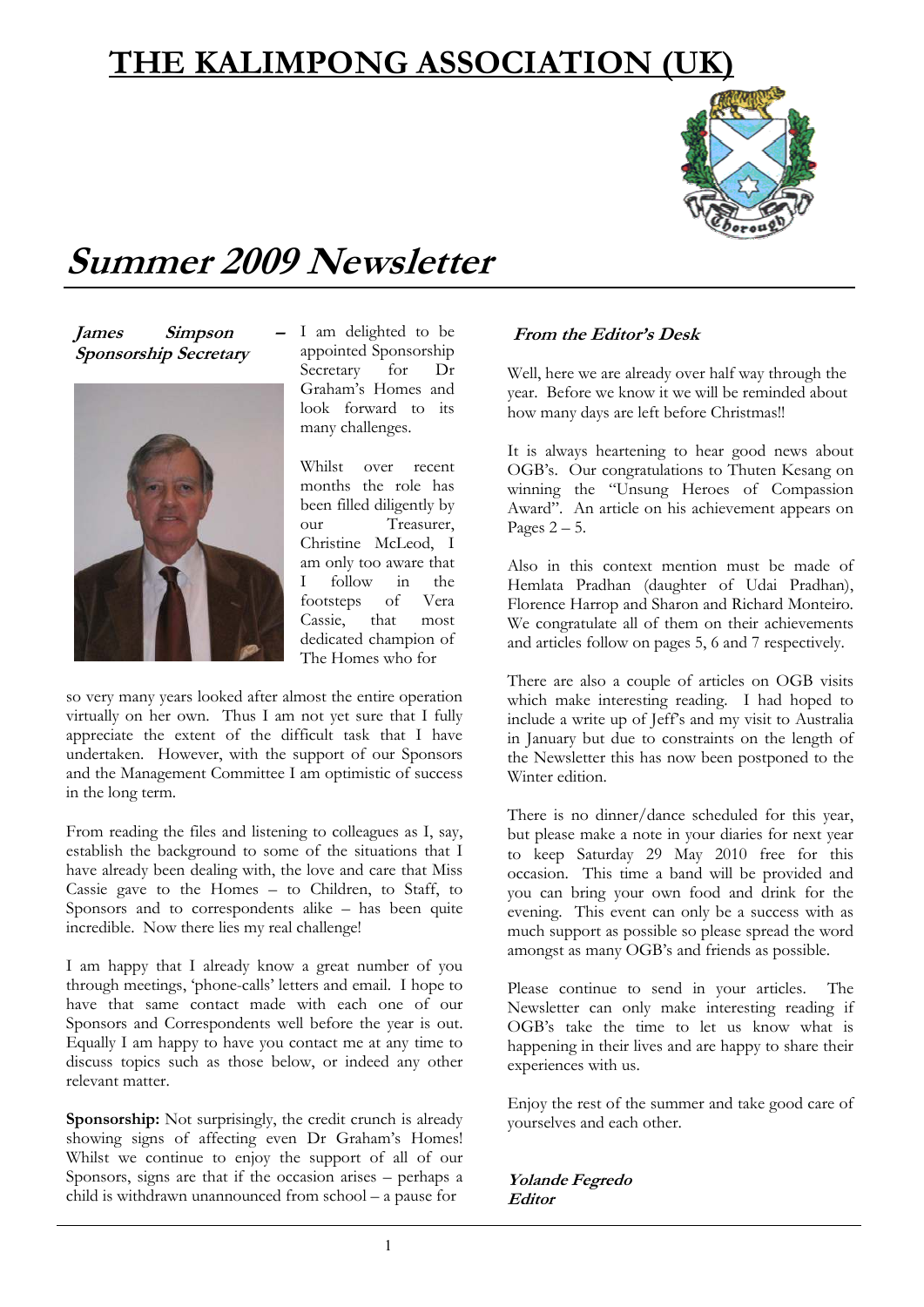re-assessment of commitment would not be an unreasonable action to expect. The need therefore is to spread the sponsorship load somehow – the obvious way must be to increase the number of part-sponsorship donors.

**Friends of Kalimpong:** From the above I see the need for establishment of more Sponsorship Groups – "Friends of Kalimpong" – similar to the very successful Troon Friends, Arran Friends, and Cawder Friends. I have started by putting this suggestion to known supporters living in the North of England and am pleased to have had some positive support already; e.g. helping with other's events if appropriate and practical.

**Home Leavers:** I find the number of instances of a child "disappearing" on leaving school, whether moving into further education or not, to be disheartening. I am seeking ways, firstly, of ensuring that sponsors are aware of the child's situation and career plans well before leaving school and, secondly, of enabling contact between child and sponsor to continue post-DGH with the minimum of disruption, whether with or without sponsorship. Until the day of leaving this must be a school matter but with Sponsors taking an interest, thereafter perhaps, this matter weighs more heavily on the minds of the Sponsors.

**College Students:** There is a tendency to lose a degree of contact with the children when they move on to college; the close supervision is, understandably, no longer there; sponsorship ceases or at best contact with the sponsor diminishes. I hope to find ways of reducing this disappointment to sponsors by finding ways to continue more positively the sponsor/child bond developed during the pupil's time at The Homes. More needs to be made of the opportunity for sponsoring students through college. Another task!

**Sponsorship Newsletters:** This brief notice perhaps counts as the first of my Sponsorship Newsletters that I hope to put out from time to time; your suggestions of specific content would be welcomed, as too would be your comments on any of the matters above.

### **UNSUNG HEROES OF COMPASSION AWARD**

Some time in 2008 I received an email from Mr Tenzin Namgyal Tethong, who was a Minister in the Tibetan Government in Exile, who now lives in the United States. He informed me that he had nominated me for an award called "Unsung Heroes of Compassion Award" which is given by a private organization called "Wisdom in Action" based in San Francisco. I was most humbled by this nomination and thanked him and told him I do what I do and don't expect anything in return.

Shortly after that I received the letter below from Wisdom in Action

*"August 3, 2008* 

*Dear Thuten Kesang,* 

*It is my great honour to inform you that you have been selected to receive a special acknowledgment and blessing from His Holiness the Dalai Lama. In receiving this acknowledgment, you will represent the countless others worldwide who like you, practice compassion and kindness in their daily conduct.* 

*Wisdom in Action, a San Francisco non-profit organisation, recently identified individuals who, through their loving kindness and service to others, have made their communities and our world a better place. Your nomination was presented to our Board*  and accepted. In sharing your story, and the stories of the other "Unsung Heroes", Wisdom in Action seeks to increase *awareness, and inspire others to find their own paths to compassionate action.* 

*As part of your selection as an honouree, we invite you and one guest of your choice to join us for Unsung Heroes of Compassion 2009. Your attendance is requested on April 25, 2009, for a dinner and on April 26, 2009, for a special luncheon. On that day, at the Ritz Carlton in San Francisco, California, our honoured guest, His Holiness the Dalai Lama, will join us. The luncheon will be a joyous celebration of kindness and compassion and you will be publicly acknowledged for your personal efforts.* 

*Although His Holiness the Dalai Lama is a Buddhist teacher and leader of the Tibetan people, we want to assure you that this is not a religious or political event, nor is Buddhism or Tibet its focus. You and our other honourees are a diverse group of men and women, representing different faiths, countries of origin, and ways of working in the world. What is important to us, and to*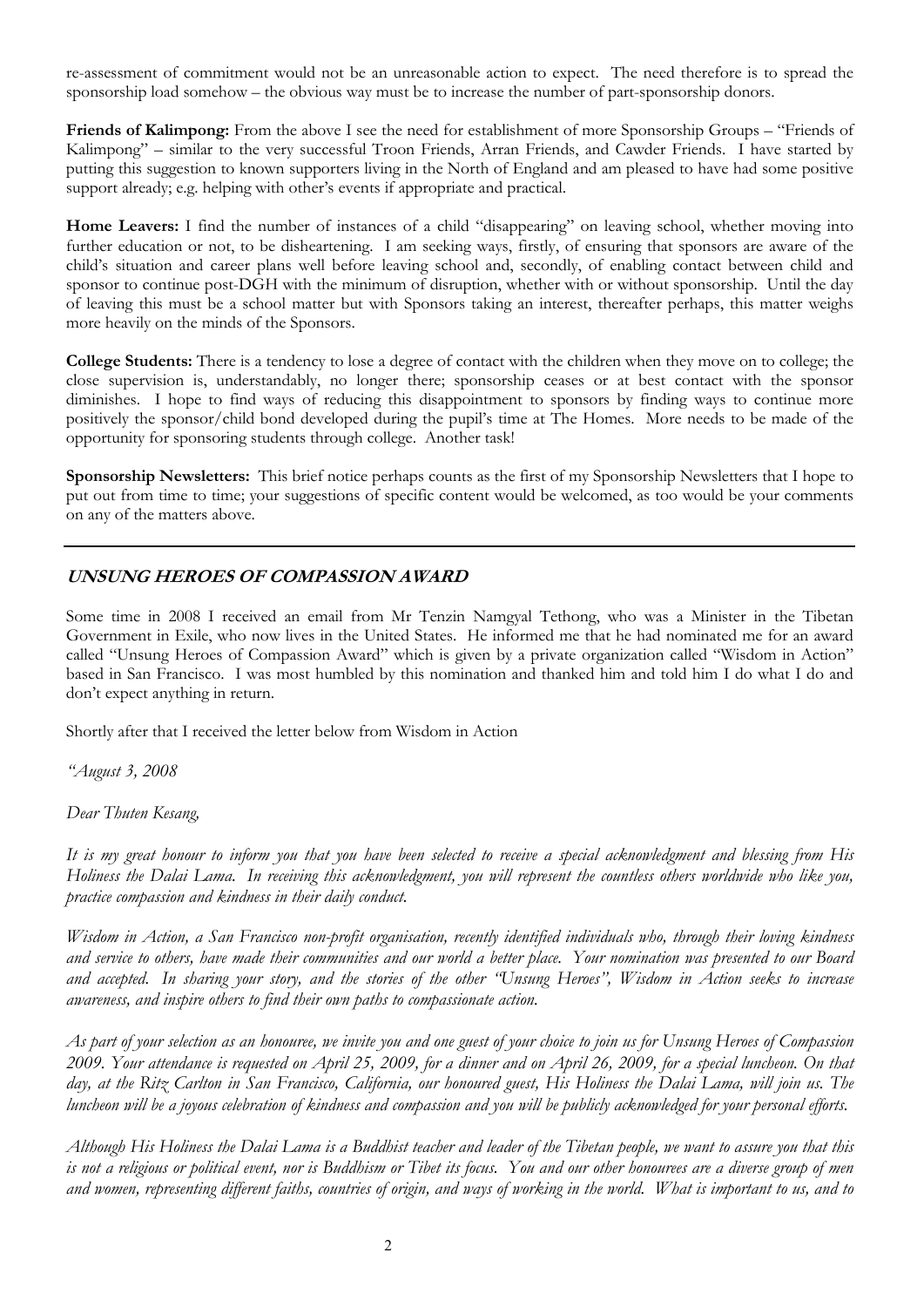*His Holiness, are the characteristics you share—your kindness, your quiet dedication to others, and your belief in the importance of caring for your fellow sisters and brothers who are under-served.* 

*Please confirm your acceptance by completing the attached RSVP, and mailing or emailing it to us no later than August 15, 2008.* 

*On behalf of the Board of Directors of Wisdom in Action, our deepest thanks for all that you do.* 

| Dick Grace         | Christine Wright     |
|--------------------|----------------------|
| <b>Board Chair</b> | Program Coordinator" |

They asked me to provide some information about myself and the work that I do to help others. Of course assisting the Tibetan refugees and Dr. Graham's Homes played a major part in my story, which was produced in a booklet form with the other 48 recipients of this award.

*The following article was published in the book of "Unsung Heroes of Compassion Award" about me and my work* 



#### **Thuten Kesang**

**"I look at the bright side of life and get on with it, The important thing is to have a good heart."**

Thuten Kesang is passionate about helping his fellow Tibetan refugees. For him, in fact, it is a moral imperative. Equally important, however, is that aiding others is his way of returning a stranger's long-ago kindness.

Eager to see him well educated, Thuten's parents sent him at the age of eleven from his home in Lhasa Tibet, to board at Dr Graham's Homes, a school in Kalimpong, India. One of India's finest schools, Dr. Graham's Homes was established in 1900 to educate Anglo-Indian children, and Thuten was one of the few Tibetan children enrolled. Four years later, however, he learned that his parents had been arrested in the 1959 Chinese occupation of Tibet and that he had become a refugee. With no money to pay tuition and no family to return home to, Thuten's prospect looked dire. Then, one day, he met Robert Crow, a Scottish board member of Dr. Graham's Homes who lived in India and offered to pay Thuten's tuition and boarding fees. "That precise moment," Thuten says, "I decided that I would do my best to repay his kindness by helping others in need when I was in a position to do so"

In time, Thuten learned that his mother had starved to death in Tibet, and his father had perished in a Chinese prison. "What happened to my parents was terrible, but not unique," Thuten says. "I will never forget the kindness shown to me by Robert Crow at that time."

Crow helped Thuten again in 1962, this time securing him a position as a printer's apprentice in Calcutta, India, and supporting him for three years while he learned a trade. Today, Thuten owns his own printing business in Auckland, New Zealand, where he works to fulfil his promise to return the generosity he received as a child. "I have never hesitated to help someone in need," he says adding that he expects nothing in return.

 Thuten's first opportunity to give back came when he learned that young refugees living at the Tibetan Children's Village in Dharamsala, India, a school established in 1960 by His Holiness the Dalai Lama and his sister Tsering Dolma Takla, needed financial support. Thuten offered to sponsor a child, and soon thereafter became treasurer of the Tibetan Children Relief Society of New Zealand, a grass-root organization dedicated to raising funds to sponsor children at Tibetan Children's Village. "The first orphan I sponsored went on to receive his doctorate in medicine," Thuten says, noting that the former orphan is now a physician in India. Today the Tibetan Children Relief Society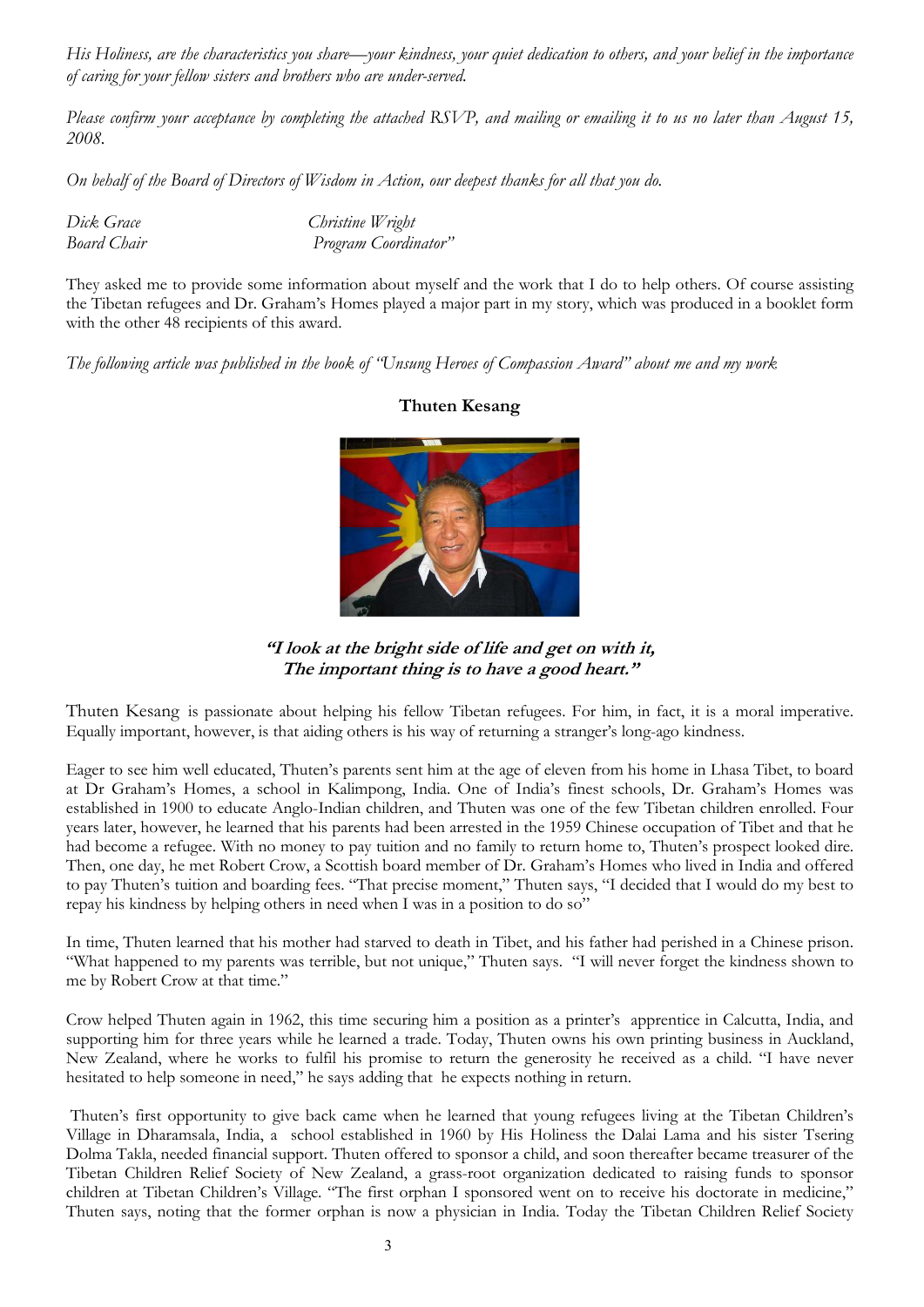sponsors the education of four hundred and fifty students at two schools in India, and Thuten recently marked his forty-second year as treasurer.

Thuten also serves as the honorary secretary and treasurer of Dr. Graham's Homes New Zealand Committee, an international committee established to match individual children at Thuten's alma mater with financial sponsors in New Zealand. It is important to Thuten that in addition to providing money for student's education, each sponsor corresponds with the child he supports. "I know from personal experience how much it means to meet the person blessing you with his generosity," he says.

Inspired by a passion to help and an awareness that the need for aid to Tibetan children far surpasses available resources, Thuten founded and became the national Chairman of Friends of Tibet (New Zealand), an organization that educates New Zealanders about the plight of the Tibetans, raises funds to educate exiled Tibetan children in India, and provides support to ex-political prisoners who have escaped from Tibet to India. He has also served as President of the Auckland Multicultural Society.

The diaspora and hardship of people sadden Thuten but they also inspire him to do even more. "I don't dwell on the bad, "he says. **"** *I look at the bright side of life and get on with it, The important thing is to have a good heart."* 



**His Holiness the Dalai Lama with 49 Unsung Heroes of Compassion Award recipients Ritz Carlton Hotel San Francisco on 26th April 2009 (Thuten standing right behind His Holiness)**

My wife Gwen and I flew to San Francisco on 24 April 2009 and we were put up at the Ritz Carlton with all the other recipients and it was lovely meeting the Board of Directors of Wisdom in Action. There were four Tibetans amongst 49 recipients, one each from Australia, United States, India and myself from New Zealand. It was lovely meeting my fellow countrymen.

The Award ceremony was held on 26 April at a luncheon for 500 guests. Each recipient and their partner were placed on each table with 10 guests. Everyone read the book and read the story of the recipient who was at their table, and those at my table asked questions about the work I do etc.

The moment I had been waiting for came when they announced that His Holiness the Dalai Lama was about to enter. My heart jumped for joy knowing that I would see His Holiness' radiant face once again. After a brief speech, the recipients lined up to receive their Award from His Holiness. As each one of us went up on to the stage a brief description of them was read out. When my turn came, I presented a khata to His Holiness. He rubbed that in his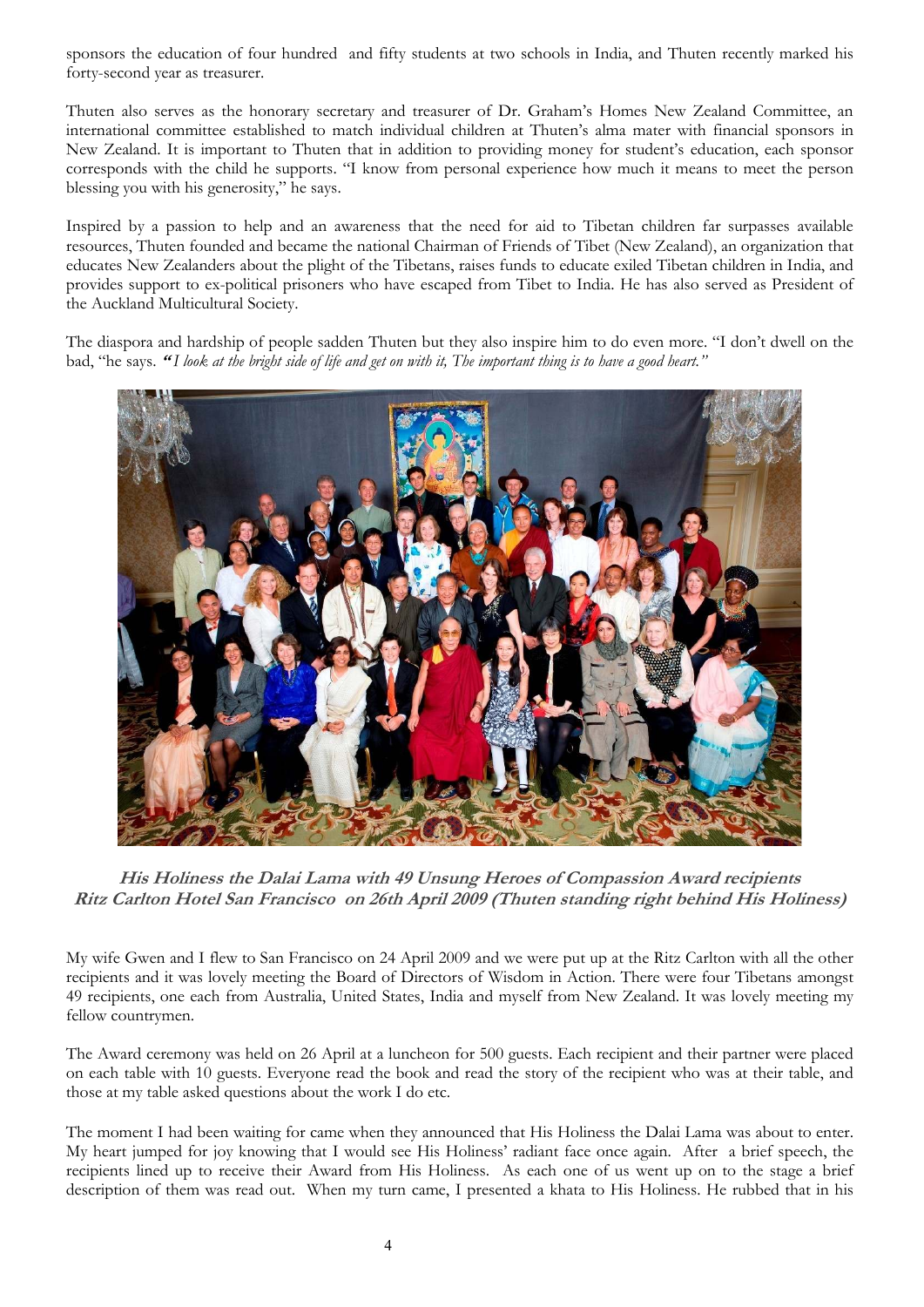hand and put it back on my neck and as I left he patted me on the back with a big smile, and my whole body felt warm. The ceremony was followed by a group photograph with His Holiness.

That evening the representatives of the local Tibet support groups and the Tibetan community took the Tibetan recipients out for dinner at the Fishermen's Wharf and thanked us all for what we are doing for Tibet. In return we thanked them and also thanked our wives for supporting us in everything we do.

My wife and I took a quick trip to Canada (Jasper National Park) where our younger daughter Elizabeth is working. She showed us all around that area, then we all went to Edmonton to meet up with Gwen's pen friend Cathie from her teenage years, when they were in school. Cathie and her husband Dave showed us around Edmonton. That was wonderful, but like all good things, it had to come to an end and we flew home on 7th May in time for Gwen's father's 90th Birthday celebration on the 9th of May 2009.

#### **Thuten Kesang New Zealand**

## **HILL WOMAN'S ORCHID PAINTINGS REACH UK**

The following article appeared in the Telegraph and has been forwarded by Brenda Haseldene (nee Stokoe). Many OGB's may remember Hemlata's father Udai Pradhan.



**Kalimpong, May 8:** Kalimpong based Botanical Illustrator Hemlata Pradhan is holding an exhibition of her paintings of India's wild orchids at the British Museum in London.

The 34-year-old Hemlata Pradhan is probably the first Indian botanical illustrator to be honoured with the exhibition of her works by the British Museum. The nearly two-month long exhibition is scheduled to begin at the Clore Education Centre, British Museum. Hemlata Pradhan hopes the exhibition will highlight the plants like orchids in India. "My aim is to highlight India's wild orchids and other plants which are disappearing from the planet earth," Hemlata said in a message sent through her father Udai C. Pradhan. Udai himself is a floriculturist and an authority on orchids.

The exhibition at the prestigious London Museum is another feather in the cap of the young artist, who is a graduate of Viswa Bharati, Shantiniketan. In 2005, Hemlata won the Gold Medal in the World Orchid Conference in Dijon, France. She also became the first Indian to win the Royal Horticulture Society Gold Medal in 2000 for her paintings of Indian wild orchids and Indian jewel orchids.

Most of her works are housed at the Royal Botanic Gardens (RBG) in Kew, England. The artist had earlier held solo exhibitions at the Indian Habitat Centre in New Delhi and Siddhartha Art Gallery in Kathmandu. During the course of her exhibition, Hemlata also conducted workshops on botanical illustration on May 12 and May 19.

Hemlata did her Diploma in botanical illustration from RBG and her Masters in natural history illustration at the Royal College of Art (RCA) in London on a Commonwealth scholarship. The artist had her preliminary education at St Joseph's Convent School and Dr Graham's Homes, Kalimpong. "She was inclined towards art right from her school days," said her father. "My wife Tej and I feel it is a great honour for our country. Hemlata has worked her way up against all odds, proving that given an opportunity, our hill children are also capable of achieving heights in fields as little known as natural history illustration," said Udai.

Hemlata is now involved in setting up a National History Art Institute here and getting natural history illustration recognised as a fine art subject in India.

## **By Rajeev Ravidas**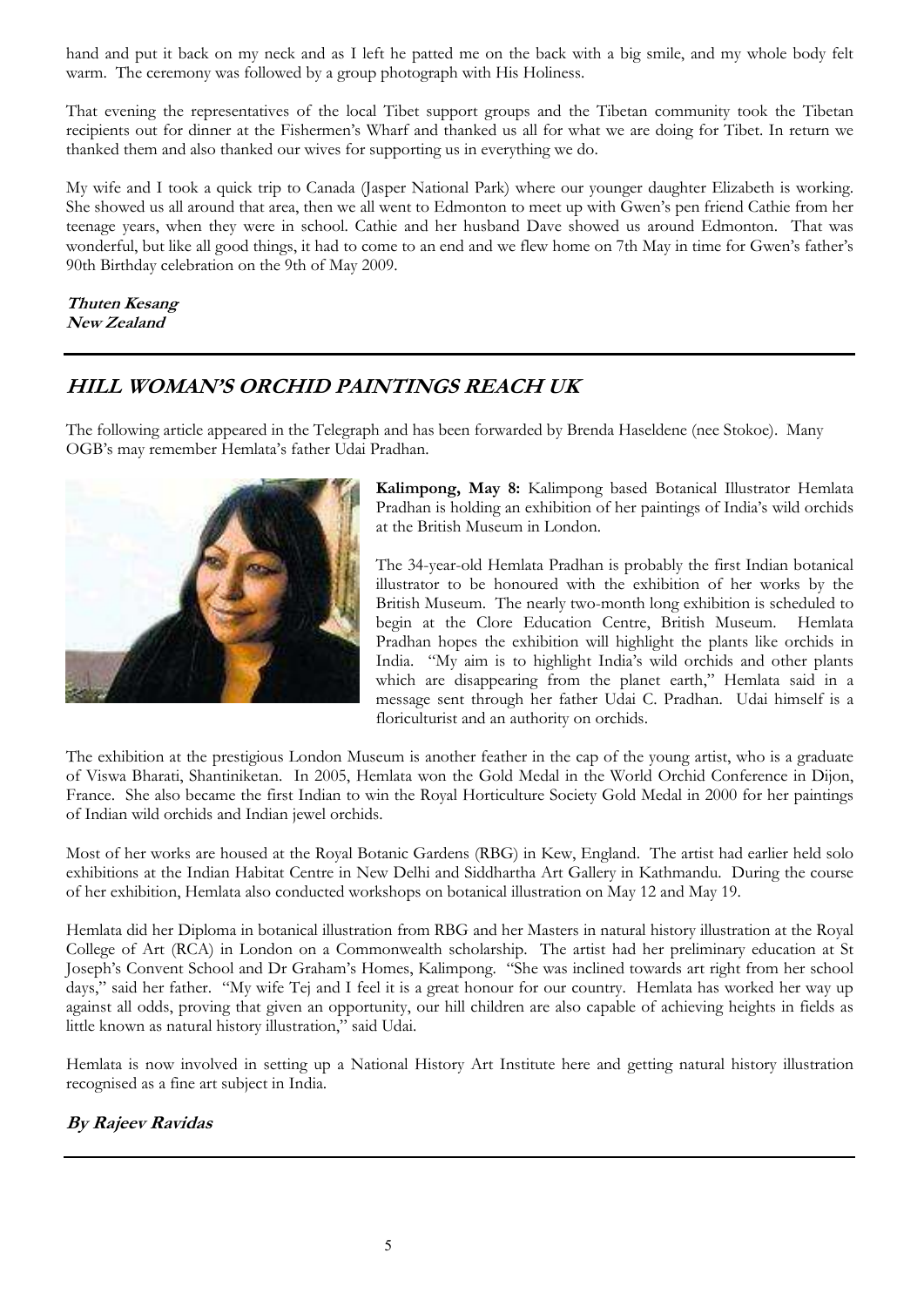## **HER LIFE REVOLVES AROUND THE NEEDY – A day in the life of Florence (nee Harrop) (Bene) now known as Poonam Kaira**



**Poonam Kaira with her pet dogs at her home in Sarabha Nagar in Ludhiana (Photograph by Ravi Kanojla)** 

Her day starts early with prayers. A compassionate animal lover, Poonam Kaira wakes at 5.00 a.m. and the first thing she does after saying her prayers is taking her four pet dogs for a morning walk.

"I spend about 45 minutes with my pets in the fresh air. Morning tea can wait", says Poonam.

Go to her spacious house in Sarabha Nagar at any time of day and you will find it spic and span. She gives the credit to Geetu, her domestic help, who ensures that everything is kept in order. With her husband D K Kaira and their only daughter Supriya away at work – Kaira is employed in Mumbai as Senior Manager, Bank of Baroda and Supriya works with the Borderless World Foundation, an NGO for orphan girls in Kashmir – Geetu is her companion at home.

To Poonam, Geetu is like a family member and she sings the same lullaby for her one year old son, Rohit, which she sang for Supriya when she was small.

After all her morning rituals, at about 10.30 a.m. she heads for 'Darpan', a school for special (autistic) children. Poonam spends more than four hours with these children. "I love to work for these angels. They are so affectionate. My work is like a co-ordinator there. I do not consider myself a working woman because I do all these service voluntarily."

Poonam owes all thanks to her school Dr Graham's Homes in Kalimpong, Darjeeling, where she learnt "how to face challenges in life." This school sheltered all those children whose parents disowned them. We were taught to do all kinds of work. Perhaps, that is why I am here today," says Poonam.

Back home, she first goes to her pets, serving them food, before she has her own lunch. As the clock strikes 3.00 Poonam isolates herself for an hour, to practise Reiki (a Japanese technique for stress reduction and relaxation that also promotes healing).

"I enjoy evening tea with my friends and also watch television for some time. The evening is only for myself. I listen to music and cook anything I feel like," Poonam tells us.

However busy she may be Poonam never forgets to meet an old couple living in her neighbourhood. "The old lady is like my mother. She cannot move around much. I take care of her dog too. I am there for any help they require."

Her house is an open place for stray animals that make it a point to be there in time for dinner. "I feed five pet dogs at night. They are very docile and after their meal they sleep on my porch. I make sure that each of them gets proper bedding." During the rains, you can find them on the porch during the day too. It's not only stray dogs that get her attention. "Whenever I get a phone call about any sick animal, I arrange for a doctor and medicines. These animals cannot speak; they need care, love and affection, like children. My life revolves around stray animals and special children."

Poonam, who ends the day with a word of thanks to God says: "My motto of life is to live one day at a time. Do your best and set an example so that others can learn from your work."

## **By Anupam Bhagria**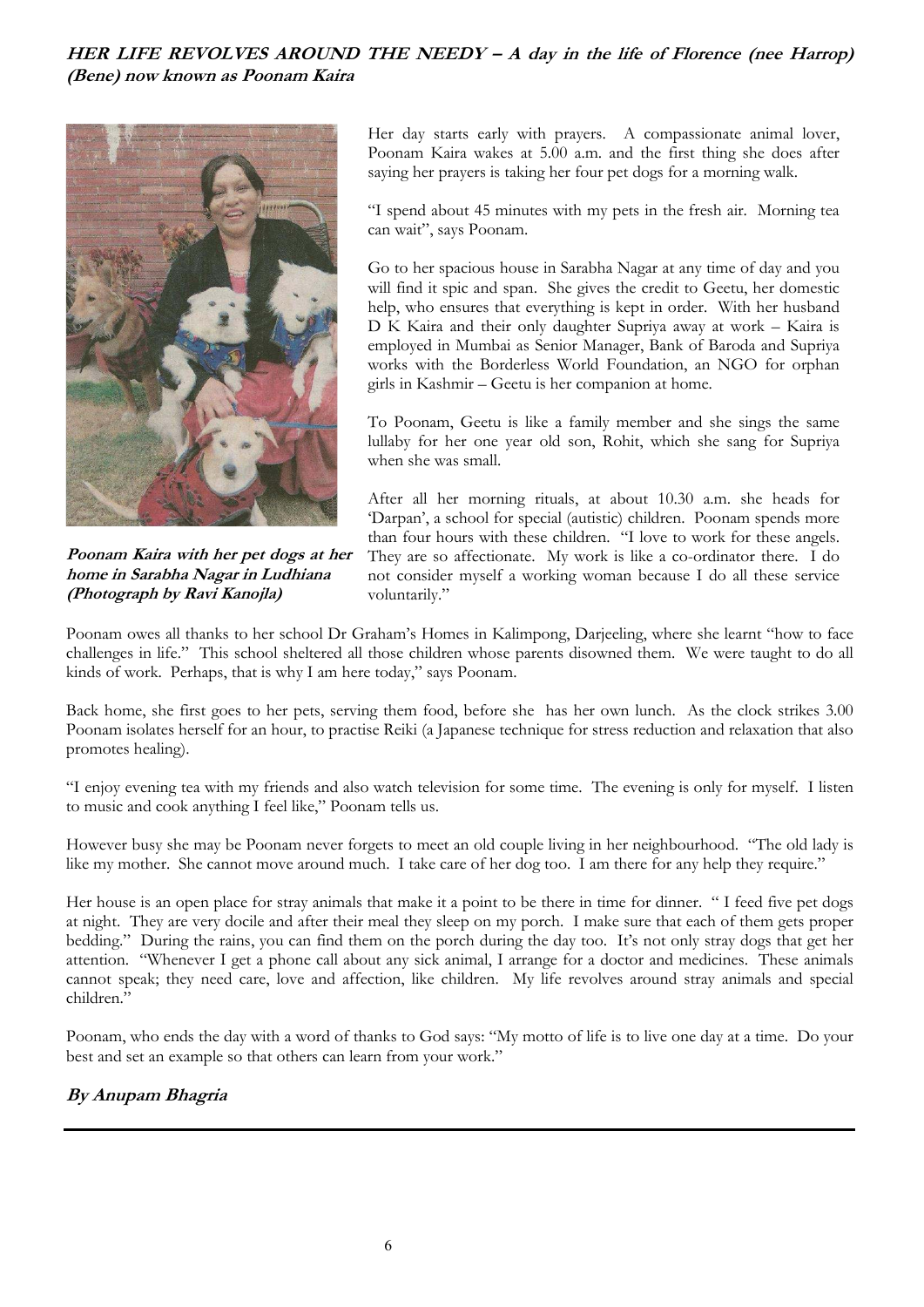## **SHARON AND RICHARD MONTEIRO**



I would like to update you on two of our successful OGB's in Dubai, Richard and Sharon Monteiro. Richard was the Headmaster of DGH from 2004-2006 and his wife Sharon was the Sponsor Secretary and Career Guidance Counsellor.

Richard and Sharon completed twenty years of marriage on 4 February this year. They are a young, energetic and vibrant couple and we wish them many more anniversaries.

They are very excited as their daughter Hazel joined her parents permanently in April after being separated from

them since July 2006. Richard and Sharon had moved to Nigeria from DGH in 2006 and decided to let Hazel continue her education in DGH until she finished her final exams.

Richard is currently heading a very big school in Dubai. His wife is an Internationally Certified Life Coach (Life Designer). She is very successful and holds workshops and seminars. Sharon says that "Coaching is such a wondrous gift, it's an ability to make a difference in people's lives. It helps clients live their life fully expressed, so that they can move forward and fully honour their values. They can then be "IN" the lives they are having. It also helps them to consciously choose actions that resonate with them and this leads to a deep self understanding."

Another bit of news. Sharon has completed writing her book titled 'Give me a Break!!' – it is a book for young parents to understand their kids so that the kids don't go from lovingly saying "I love you Mum" to frustratingly saying "Give me a break!!" She has written this book from a child's perspective wherein the child is guiding her young parents on how to parent her effectively. The book is simple and to the point and Sharon has included mind maps to explain the contents of the chapters. She has received very positive feedback from friends and family and also from Greg Mosse who conducted the Writers Workshop on 26 and 28 February in Festival City, Dubai which she attended. Given below is the 'Introduction' page for better understanding of her book.

Another piece of good news is that Sharon met and spoke to Robin Sharma (author of "The Monk who sold his Ferrari") at the International Literature festival held in Dubai on 27 February 2009 and had the honour of sitting right in front of him in Al Majli's ballroom 2 in the Intercontinental Hotel at Festival City where he spoke about "Lead without Title". She told him the title of her book during the book signing session and he quite liked it.

Congratulations to Richard and Sharon. We look forward to hearing more from you.

#### **Margaretta Purtill - President**

\*\*\*\*\*\*\*\*\*\*\*\*\*\*\*\*\*\*\*\*\*\*\*\*\*\*\*\*\*\*\*\*

### **Introduction**

**No child knowingly grows up into an angry teenager. This book has been written from a child's perspective guiding the parent on what to do so that the child does not move from saying** 







**The child wants the parent to WALK THE TALK and to be good role models they should be.** 

**Today's children are thinking children and will question anything we say. Children want to know that we are interested in what they have to say, they want us to play with them, listen to them and appreciate them for who they are and not what you want them to be. This book will help young parents to do just that.**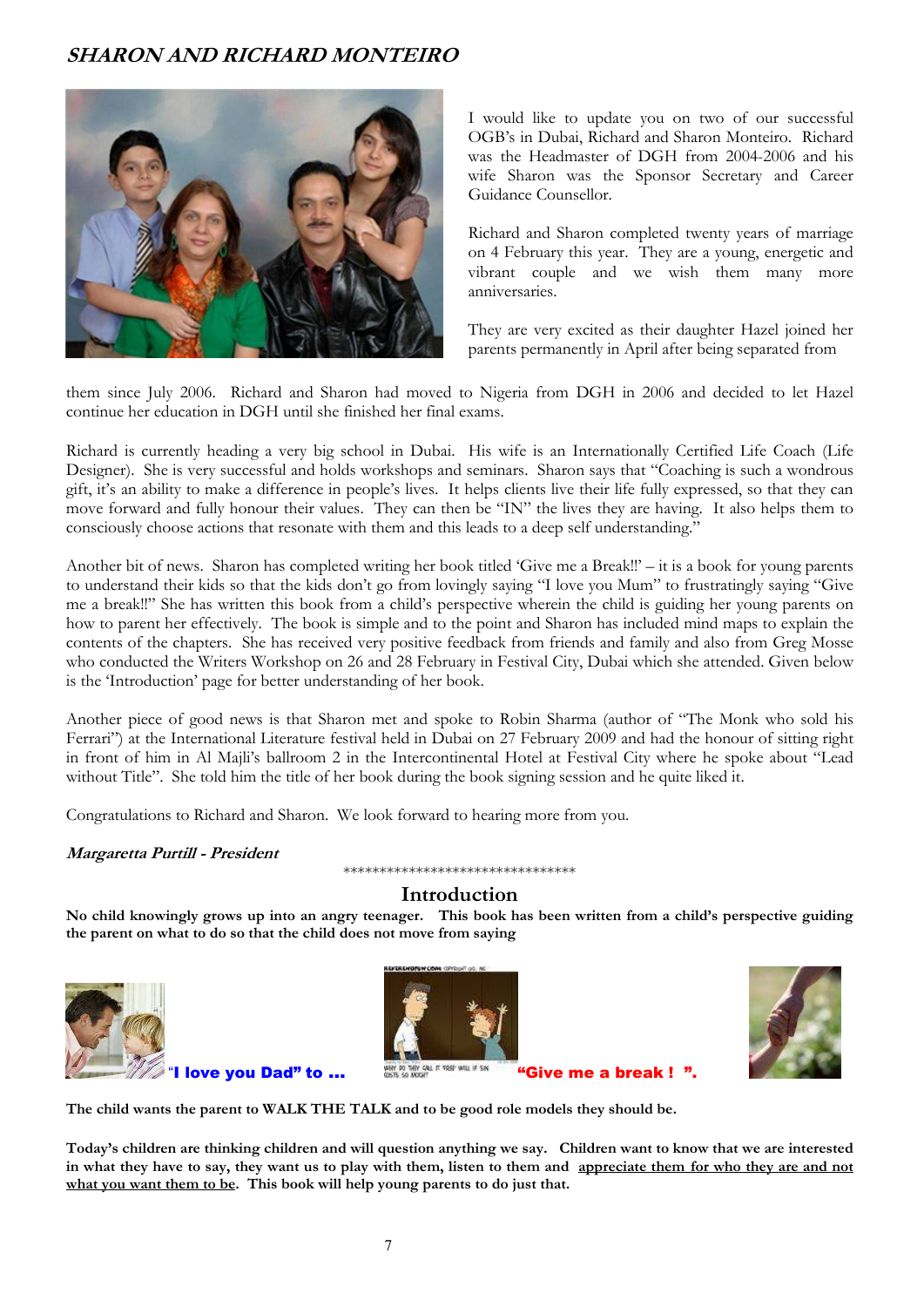# **OBITUARIES**

## **CHARLES ARTHUR JORDAN – 4.7.1921 – 27.2.2009**

Charles Jordan passed away peacefully on 27 February 2009. The last year had seen his health deteriorate and his desire to join his beloved Phyllis increase.

A small service was held in Whitianga, New Zealand on Friday 6 March to celebrate his life. There was a good turnout of family, friends and members of the community who had cared and supported Charles over the last few years.

Charles' life story was read by Granddaughter Lauryn (the daughter of Phyllis' son John) and other members of the family shared poems and memories of Charles.

A private cremation followed and his ashes will be interned with Phyllis's in Wanganui, New Zealand.

Charles left a list of people who he wished to be advised of his passing as you had all been an important part of his life.

Please send any message to Stepson John Bertie at

15 Sherbrook Avenue Glasgow G41 4PD United Kingdom. Phone +44 141 427 0136 Jonifer.bertie@googlemail.com

### **From the Family of Charles Jordan**

#### **\*\*\*\*\*\*\*\*\*\*\*\*\*\*\*\*\*\*\*\*\*\*\*\*\***

We were very sorry to receive a card from John Bertie of Glasgow (stepson of Charles) informing us that Charles had passed away peacefully on 27 February 2009. This was sent to us from Glasgow on 23 March 2009, stating that "Charles left a list of people who he wishes to be advised of his passing as you had all been an important part of his life" This was shocking news to us. We had a call from a friend of his in September stating that Charles sent his apologies as he could not attend the Homes Birthday at our house but that he sent his love to all of us. Charles always joined us for the Homes Birthday Celebration without fail. We will miss him very much.

I came to know Charlie when he first came to New Zealand with his wife Phyllis in the late 1960's when I was living with Wenty and Jess Ferdinands. A few years later they moved to Auckland and we had many gatherings at his house in Onehunga, especially when visiting OGB's from his era came to New Zealand.

He and his wife eventually sold their house and retired from Auckland, moving to the seaside resort of Whitianga which is about four hours drive from Auckland. We kept in touch with them. Unfortunately, some years ago, his dear wife Phyllis passed away and he was devastated but slowly and surely he got his life back together. Whenever Charlie came up to Auckland he stayed with his dear school friend Lionel Landale.

So the news of his passing came as a shock to us all. Unfortunately, none of the OGB's in Auckland attended his funeral as we never knew about it. I am very sad and disappointed that we could not say goodbye to him. As we say in Tibet to those friends and relations who pass away "May your soul find a rebirth soon"

**Thuten Kesang New Zealand**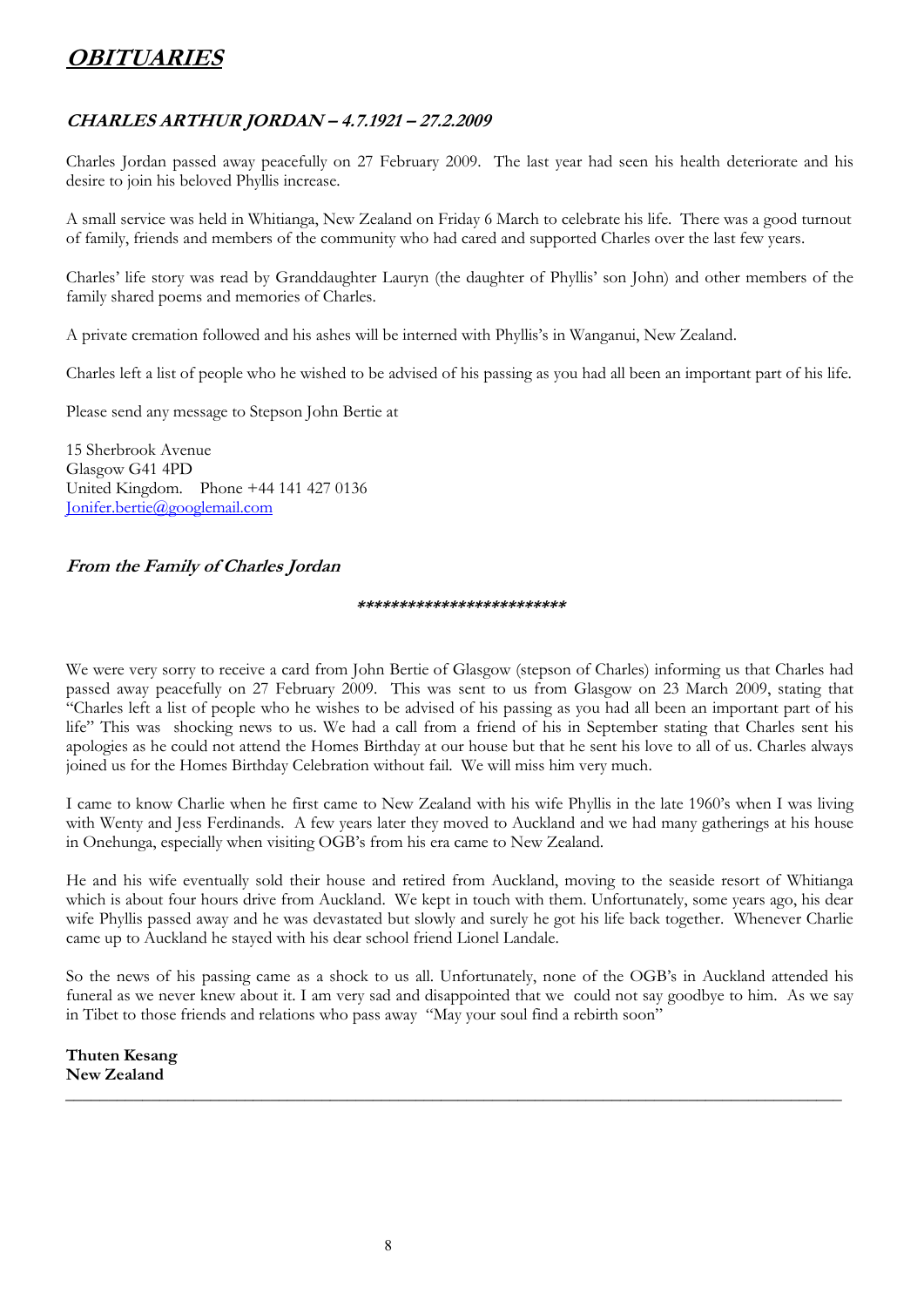

Frank Samuel Jordan, known to his close friends as "Franko" or "Frankie", was born to a tea planter's family in Dooars on August 15, 1923. He spent his early days in the Dooars before going to the Homes. He was admitted to Lucia King. His elder brother Charles and elder sister Ellen were already studying in the Homes at that time.

The Second World War had just broken out when he finished school. He joined Dunlop India immediately after leaving school. He was based at Sahagunj, West Bengal and continued to work for Dunlop until the time of his retirement. He remembered the days when Dunlop produced goods mainly for the forces and every employee was asked to work overtime for minimal wages. He used to say everyone needed to sacrifice for the war in some way or the other. Though he worked for Dunlop for over 40 years he made it a point to visit the Homes practically every year. He maintained with pride the beautiful pictures he used to take during his visits to the Homes. His albums ran into thick volumes which definitely were items of interest to the visitors to the Holiday Home.

Throughout his working career and even after retirement he made it a point to reach the poor and deserving children. He sponsored a number of children who are well placed in life now. Some of them are living in Germany, Australia, Canada and India.

He was a keen sportsman and played hockey and cricket very well. He represented Bengal in many hockey tournaments.

He loved outdoor life. He loved scouts and dedicated his life to it. He participated in the Republic Day parades in Delhi as a scout for many years. He participated in many scouts World Jamborees and received various awards for scouts from many organizations. The most prestigious being the award received from the first Prime Minister of India Pandit Jawahar Lal Nehru. He continued to help out with the Scouts & Guides after he returned to the Homes.

After his retirement from Dunlop he thought of no better place to call a home than Kalimpong. He was asked to take care of the Holiday Home by Mr. B T Brooks who was the Principal at that time. He then volunteered to take care of the Holiday Home as Manager, which he did for the next 25 years of his life without taking any salary from the Homes.

He loved animals, nature and the Homes. It hurt him to see people ill treating animals, breaking off branches from trees or felling trees. He quickly made enemies with such people.

He was probably the oldest OB living in The Homes. He knew Daddy Graham personally and often told children stories of his school days when Daddy Graham was around.

He is survived by his son Shyam (Ex-Farm Manager), daughter-in-law Megumi and grand daughters Yuma and Ritu.

### **Shyam Jordan**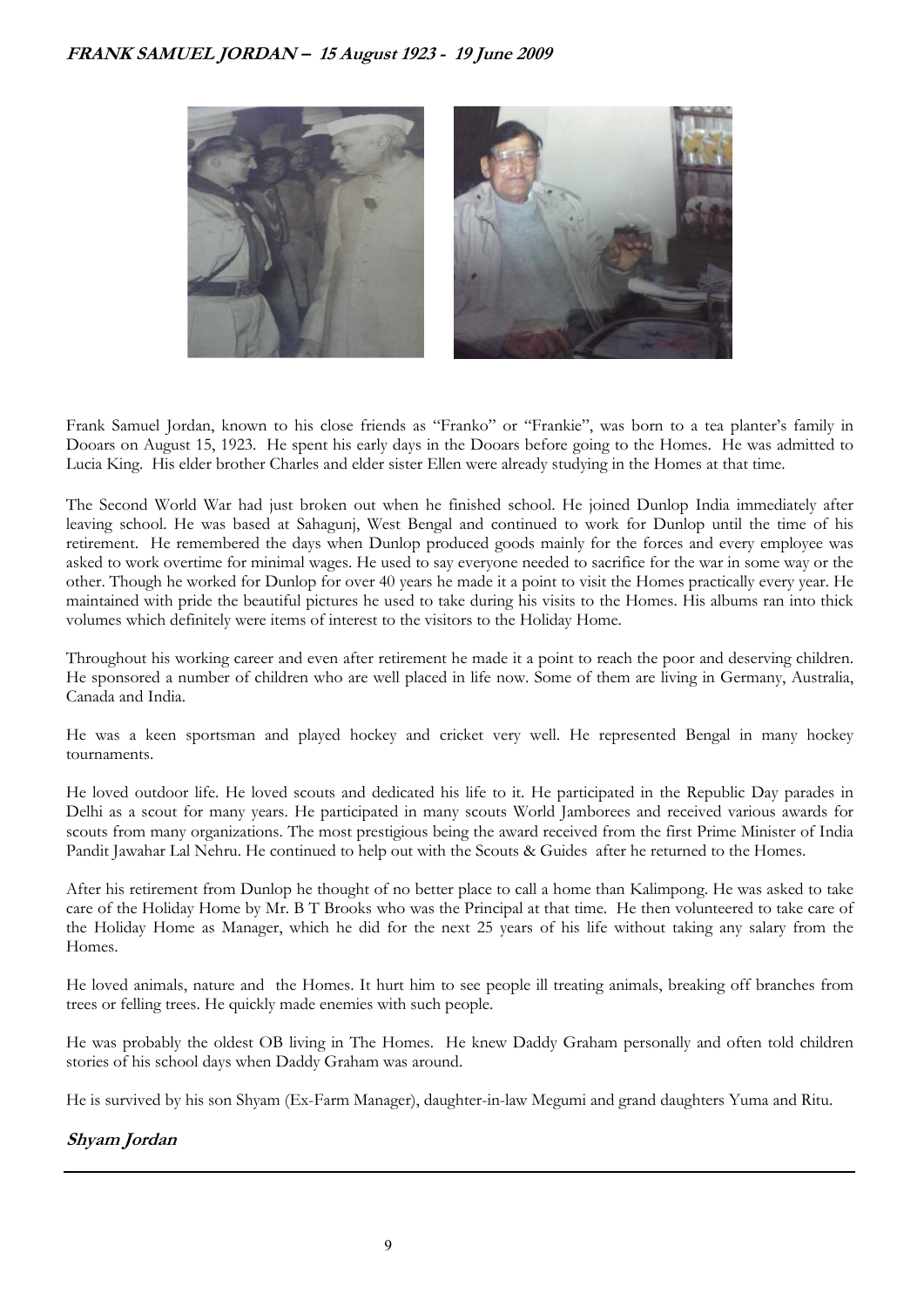## **ELIZABETH KHALIL (nee HAWKINS) – 15.10.1932 – 6.4.2009**

My beautiful sister Lizzy died on 6 April 2009 and when thinking about the words to say at her funeral, I thought, "What tribute can you pay to a person whose whole life was a tribute?" A tribute to goodness, kindness, caring and generosity.

I remember my sister Lizzy helping me to get ready for school, brushing my curly hair and making sure I was tidy. When I saw her for the last time just two days prior to her death, she was still straightening my collar and touching my hair.

As sisters we have always been very close and have kept in contact throughout our lives, visiting each other, staying together, holidaying together and have never fallen out with each other.

So now I have to do without those sisterly hugs, the warmth of her smile and the touch of her hand but I will see her in the faces of her children, Jasmine, Harry, Jimmy and her grandchildren, Laura, Dean, Tara and Reis, and I will be comforted.

My special thoughts are with our sister Margaret (Hawkins), her husband John and their son Kenneth who live in Australia and their daughter Patrina who lives in Portugal. Also our relatives in India, Alan and Zeenath, Johann and Zareen Palmer. Lizzy's classmate and friend Norman Hutchinson and his wife Gloria will be remembering her at this time in their chapel.

No one can ever take the place of my lovely sister. So my darling Lizzy thank you for being mine, I will carry you in my heart forever and always.

God Bless you.

## **Barbara Burgess (Castley)**

#### **\*\*\*\*\*\*\*\*\*\*\*\*\*\*\*\*\*\*\*\*\*\***

### **A personal tribute to Elizabeth Khalil (nee Hawkins)**

"Special" is a word that is used to describe something or someone that is one-of-a-kind, a person who spreads love with a smile or a kind gesture. "Special" describes people who act from the heart and keep in mind the hearts of others. "Special" is a word that best describes Lizzy.

Some people come into our lives and quickly go …some people stay awhile and leave footprints on our hearts … and we are never, ever the same. Lizzy had a kindness, an inner desire to want to do good things for others without expecting anything in return. She did ordinary things in extraordinary ways. Lizzy leaves behind a wonderful legacy for her children and grandchildren who will, hopefully, continue to walk in her shoes and help and support others less fortunate than themselves.

Lizzy's life in Cromer (Norfolk) was dedicated to sharing and giving her love to her fellow human beings, whether it came in a smile, a hug or through food. She thoroughly enjoyed going down the streets of Cromer with her basket of 'curry puffs' feeding the butcher, the baker, the girls who worked in the charity shops as well as banks and office staff.

Lizzy's family were her life. She never asked for or wanted anything more. She was a wonderful Mother, a devoted Grandmother and a loving sister. If there were more like her, the world would be a much better place. The light that shone in her eyes has gone out but the warm glow that she leaves behind will never be extinguished. Lizzy's family will miss her eternally.

On the day of her funeral, those who could not get into the church lined the streets of Cromer to pay their last respects. It was very emotional, moving yet very uplifting to see how much the town of Cromer loved and will miss her. Her presence was a present to this world. She was unique and one of a kind. Lizzy's philosophy was: Life's treasures are people together.

#### **Margaretta Purtill (nee Byers) – President**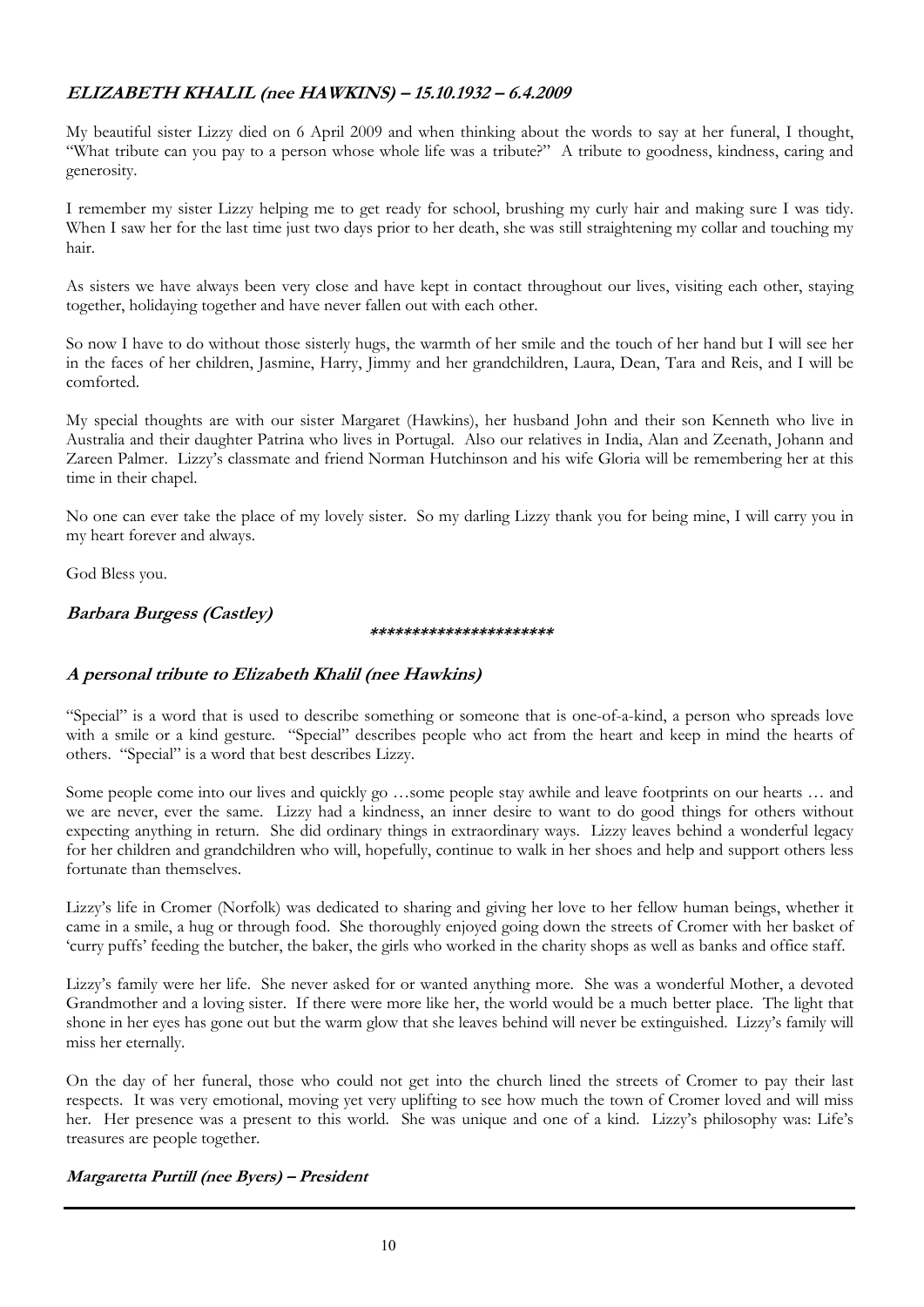# **OGB VISITS**

## **Maureen Burress**

Maureen Burress and her daughter Rowena have been visiting the UK. Edith (Blanchard) Wilson drove them for an overnight visit on 15 May. Edith lives in Llangollen, North Wales – it was a good four hours drive for her in inclement weather!

They arrived at about 5.00 p.m. Had a nice "burra khanna". The three OGB's chatted, laughed and had a great time looking at old magazines and were up until midnight. The next morning I took them for a drive to see Cardiff Bay and a bit of our quiet little backwater! We had a great time together and I was sorry the visit was so short.

### **Florence Snell (nee Hopper)**



 **Edith, Maureen and Florence Edith, Rowena and Maureen** 

## **Sandra Stokoe – visited her sister Brenda in Binningup, Western Australia**

A reunion was held at Rita and Andy's home in Duncraig so that Sandra could meet as many OGB's as possible. I purposely got to Rita's dead on 6.30 p.m. to show her how punctual I can be. We had a great evening together, gang grub and much mirth. Andy had the braziers going on the patio which gave it a cosy effect.

OGB's also present were: Ivan Smith, Dick Warner, Susan Warner, Enid Macey, Richie Stokoe, Yvonne (Neal), Michael Martin, Dudley Appleby, Irene Webber, Linda Cameron (much younger from 1983), Betty Langham. Mrs Macey was also present.

The evening wound up at around 11.00 p.m. which just goes to show how we can 'yak' and enjoy KPG company. What else can I say, a merry time was had by all!!

## **Errol Webber – Perth, WA**

# **TYNDALE BAPTIST CHURCH**

The Kalimpong Association (UK) wish to thank the members of the Tyndale Baptist Church and Mr John Elliott for their generous donations over many years.

## **KEEPING IN TOUCH**

Nancy Modayil (nee Dunlop) (sister to Elspeth Lamb) is searching for Basil Harrington. He would have been in the school during 1948. He had two relatives – a sister Barbara Harrington (Thorburn) and a brother Vivian Harrington.

Any news on the whereabouts of Basil please contact Margaretta Purtill (President).